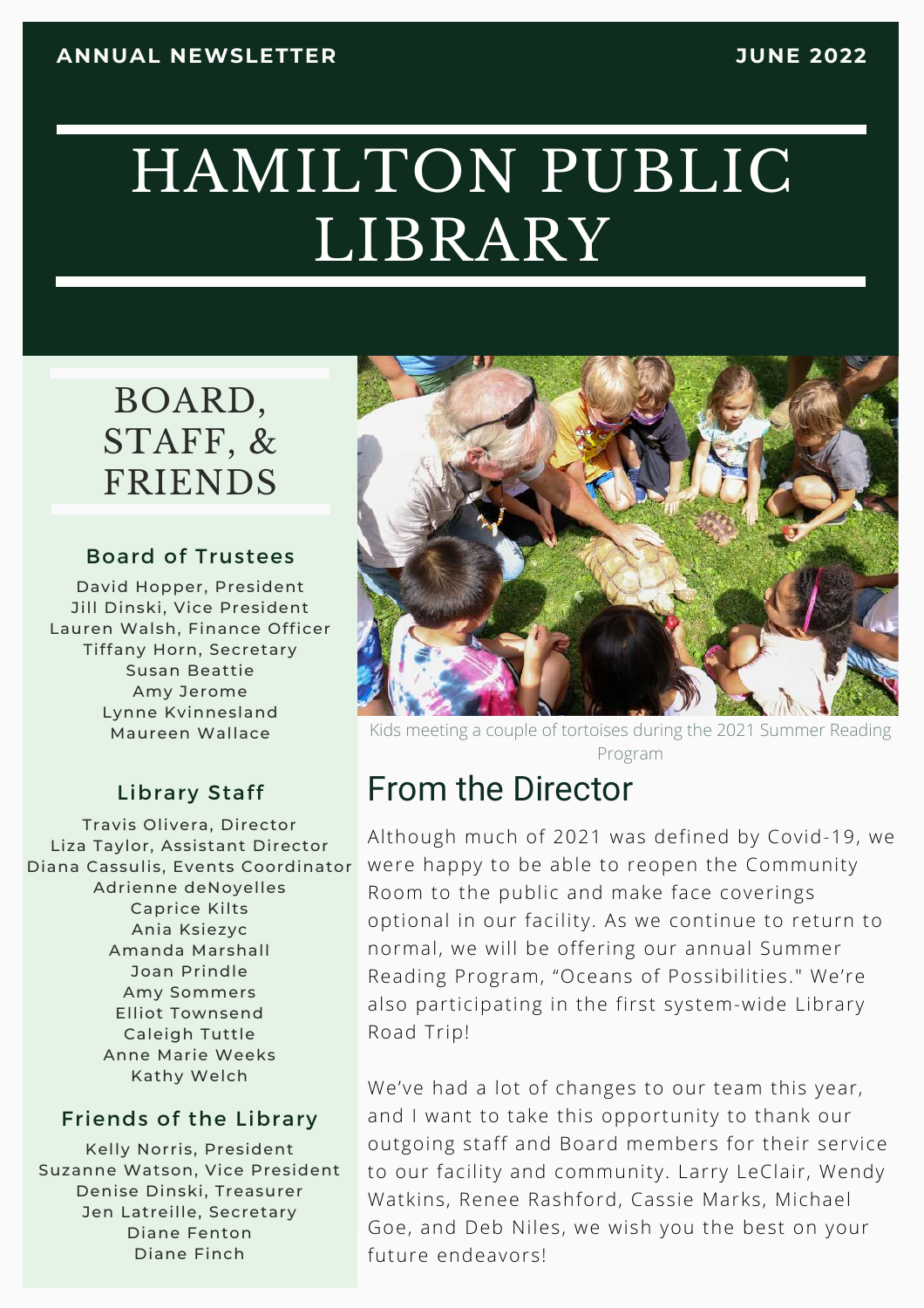

History Museum exhibit

## Upcoming Programs

## History Museum

Come visit the new exhibit in our History Museum! This summer, the display features the 185-year-old Chenango Canal! This canal, like the Erie Canal, was a chance to develop the area before the railroads took over with cheaper and faster transportation. Packet boats and freight barges were the most commonly seen in the canal between 1837 and 1878. On hand are a diorama of the Village bridge, photos, artifacts, a model of a canal boat, and more!

From June 1st through August 31st we are participating as a "stop" in the MidYork Library Road Trip. Visit all 45 libraries in the MidYork system to get an exclusive gold library card, custom printed with your current barcode number! If 45 libraries is too many don't worry, there are other prizes to win along the way. So stop in to get your map of all the libraries and get started.

Our annual Summer Reading Program, "Oceans of Possibilities", kicks off on July 11th with an Ice Cream Social hosted by the Friends of the Library. Participating kids will get a free book and earn other rewards all summer by completing simple challenges. The more you read the more you can enter to win big prizes at the end of the summer. This program is open to all ages and runs until August 13.





## We have a new logo!

Since we no longer have a lantern out front we decided to work with a graphic designer to create a new logo for the library. After a lot of discussion and several potential designs we chose an Elm leaf transitioning into the pages of a book. We felt this design represented the library and the community, both as we are currently and our potential to grow together.

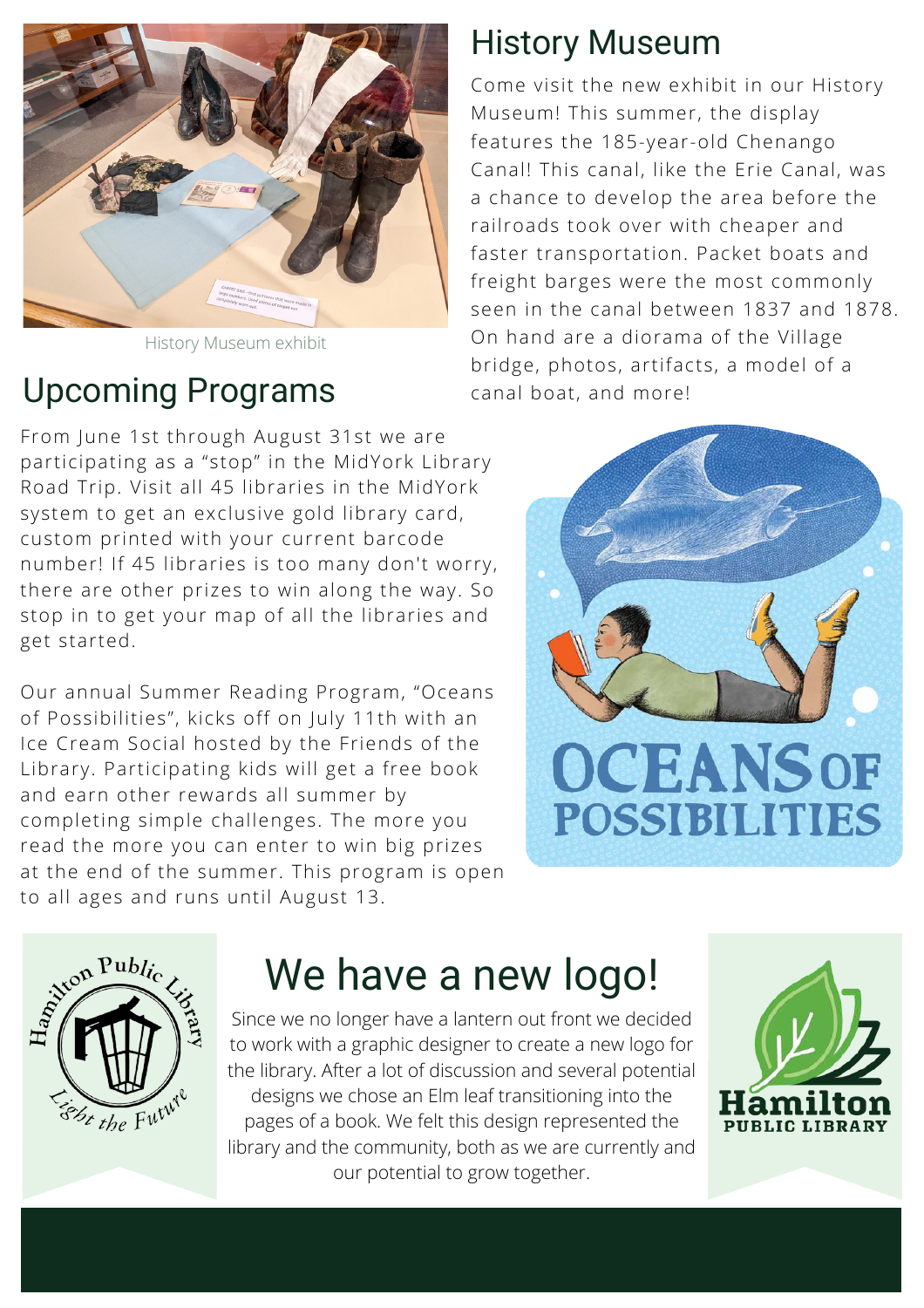## Our Mission

To foster literacy and intellectual growth in our diverse community by providing free and equal access to programs, services, and collections.

## Our Vision

We proudly serve as a community partner, creating a welcoming space for people of all ages, abilities, and interests. We seek to promote the joy of reading; offer engaging, high-quality materials and services to support learning; and be responsible stewards of our community

resources.

## Co\$t Corner

### **BY LAUREN WALSH - BOT FINANCE OFFICER**

The year has just begun and already the library staff and board of trustees have been busy planning the budget for the next fiscal year. Building budgets involves balancing. We consider anticipated expenses and earnings for the year to make sure that all costs - including new books, movies, programs, and supplies as well as staff salaries and more - can be paid by available and incoming funds. Our support comes from the school district, the state, county, village, and past and present patrons - thank you all! In the coming year, we expect to spend **\$311,451**. These funds will keep the doors open to the public for more than 40 hours a week of checkouts, programs, and use of community spaces. In order to balance this budget, we have cut back on the costs of new books, e-books, materials, and media by 10% and proposed an increase in the school district tax by 7%. Each and every year, we thank you for supporting the library with your budget votes and your continued patronage. For more information and to view our current budget, please go to our website at [https://www.hamiltonlibrary.org/board-of](https://www.hamiltonlibrary.org/board-of-trustees/)trustees/ and click on documents.

## Library Statistics 2021

#### New Patrons

165

Programs

129

### Program Attendance

2,318

### Physical Checkouts

38,613

### Digital Checkouts

10,063

### Public Computer Use

1,053

Wifi Logins

1,734

### People Visiting the Library

13,655

Home Deliveries

65